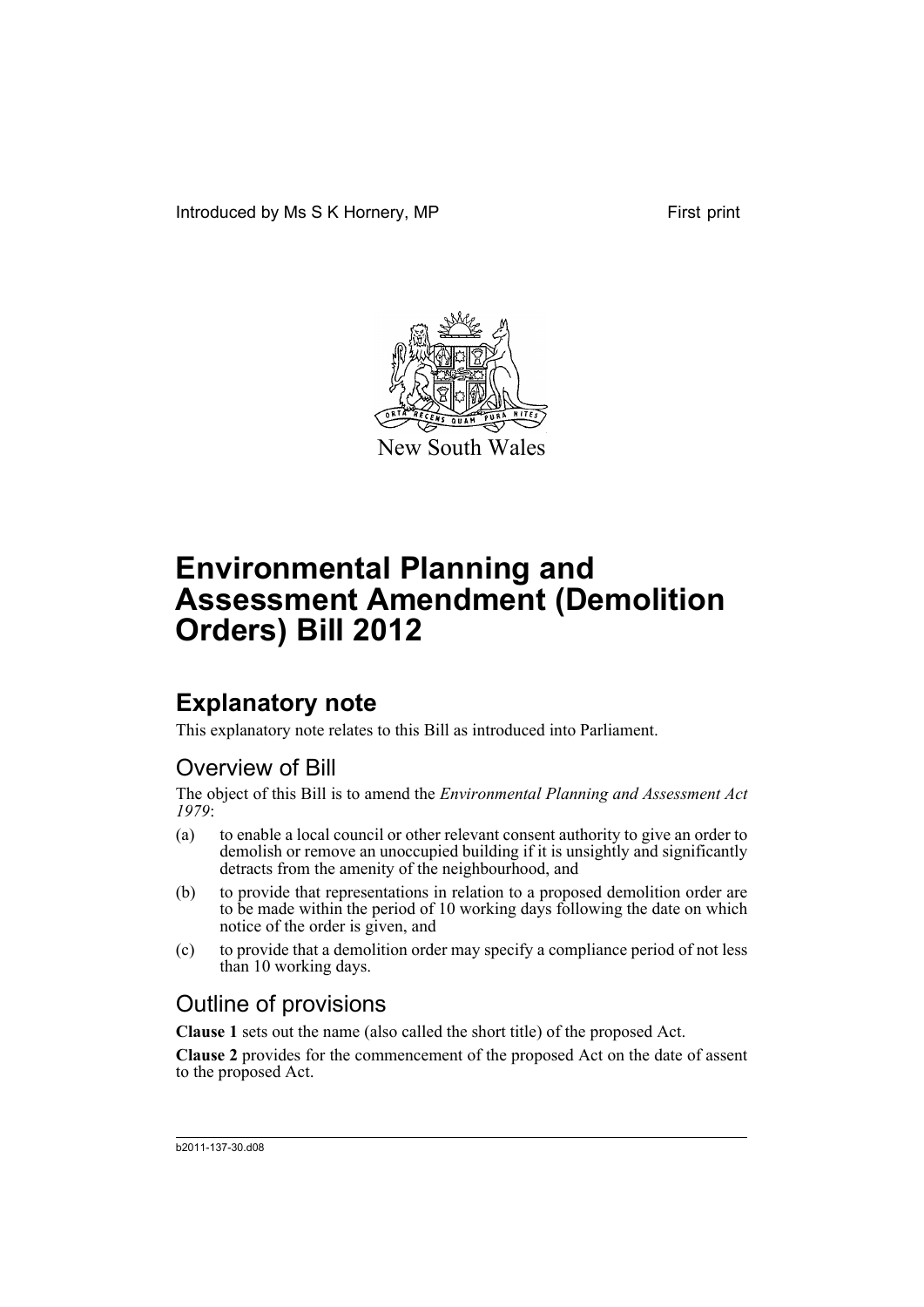Explanatory note

**Schedule 1** amends the *Environmental Planning and Assessment Act 1979* to give effect to the object set out in the Overview above.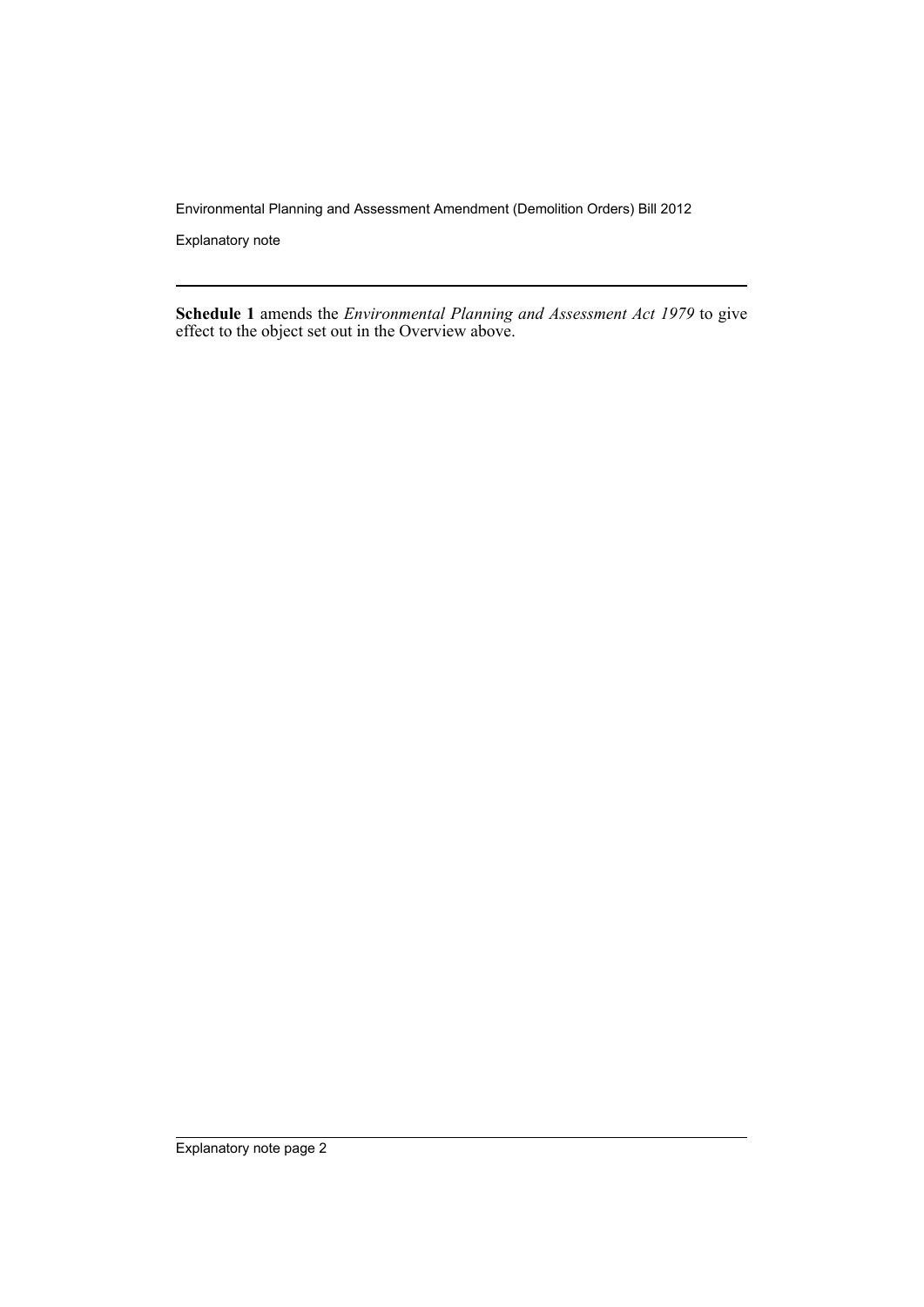Introduced by Ms S K Hornery, MP First print



# **Environmental Planning and Assessment Amendment (Demolition Orders) Bill 2012**

## **Contents**

|            |                                                                       | Page |
|------------|-----------------------------------------------------------------------|------|
| 1          | Name of Act                                                           |      |
|            | 2 Commencement                                                        |      |
| Schedule 1 | Amendment of Environmental Planning and Assessment<br>Act 1979 No 203 |      |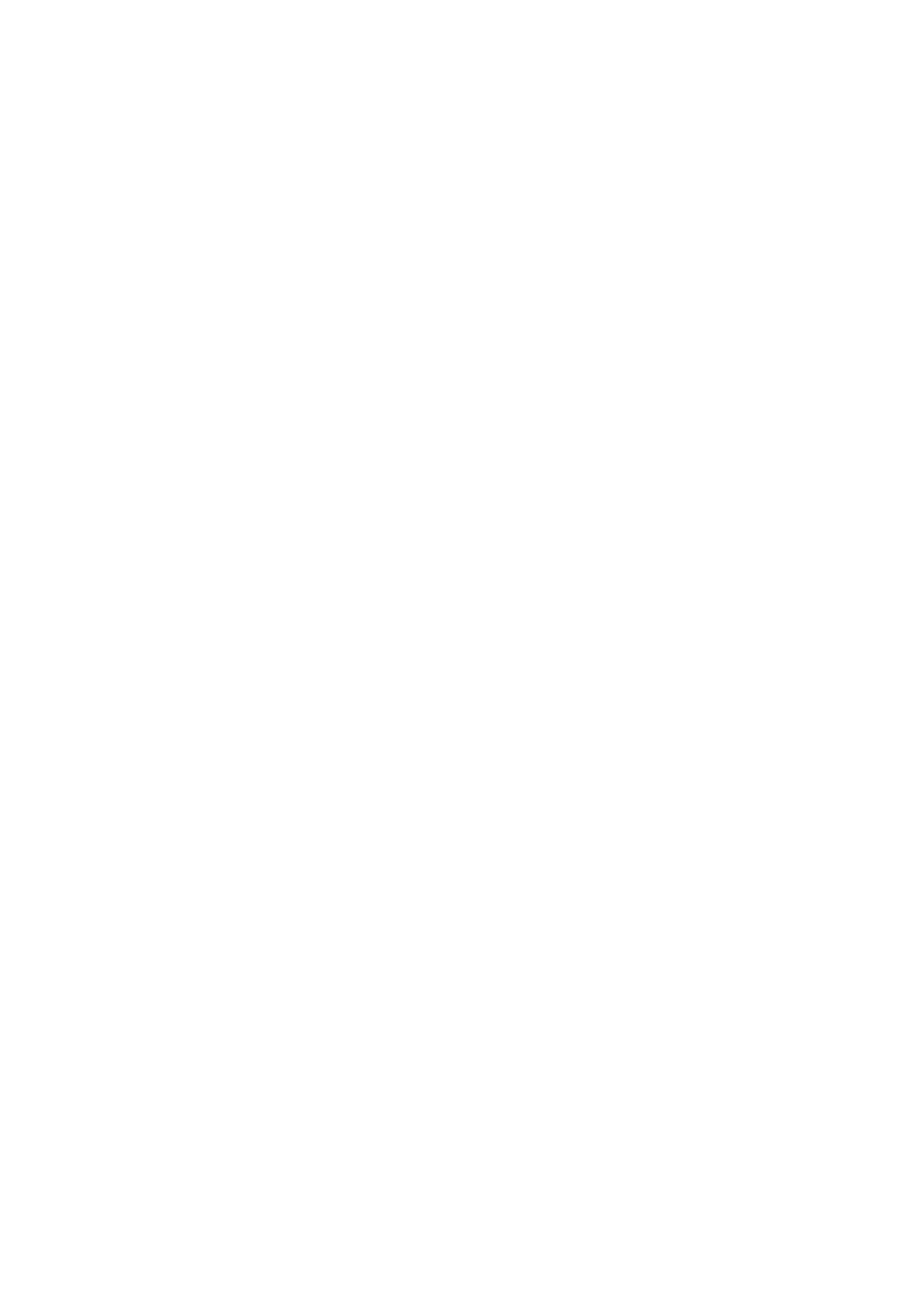

No , 2012

#### **A Bill for**

An Act to amend the *Environmental Planning and Assessment Act 1979* to provide for demolition orders to be given in relation to unoccupied buildings that are unsightly and detract from the amenity of the neighbourhood; and for other purposes.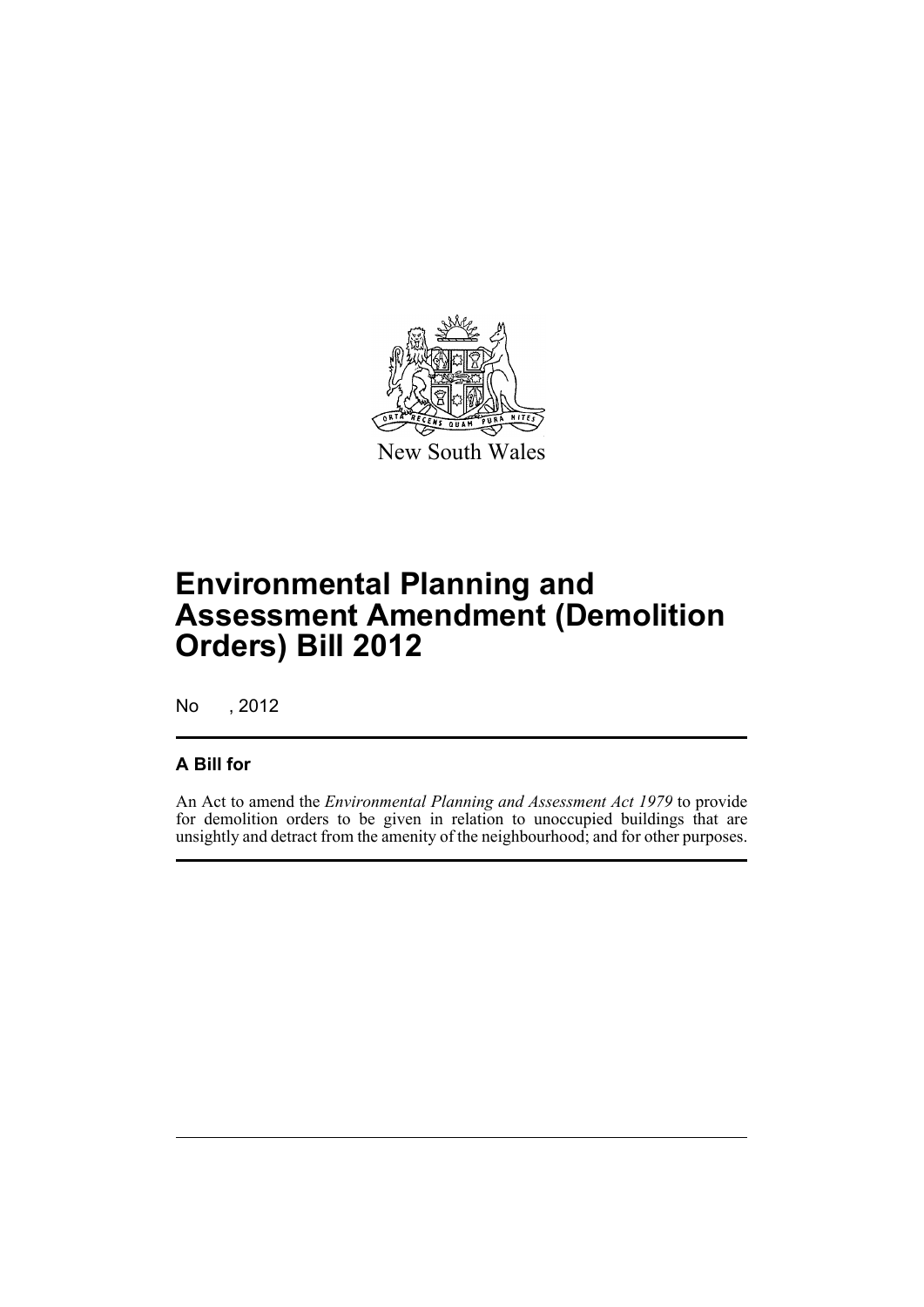<span id="page-5-1"></span><span id="page-5-0"></span>

|   | The Legislature of New South Wales enacts:                                                       |                     |
|---|--------------------------------------------------------------------------------------------------|---------------------|
| 1 | Name of Act                                                                                      | 2                   |
|   | This Act is the Environmental Planning and Assessment Amendment<br>(Demolition Orders) Act 2012. | 3<br>$\overline{4}$ |
|   | Commencement                                                                                     | 5                   |
|   | This Act commences on the date of assent to this Act.                                            | 6                   |